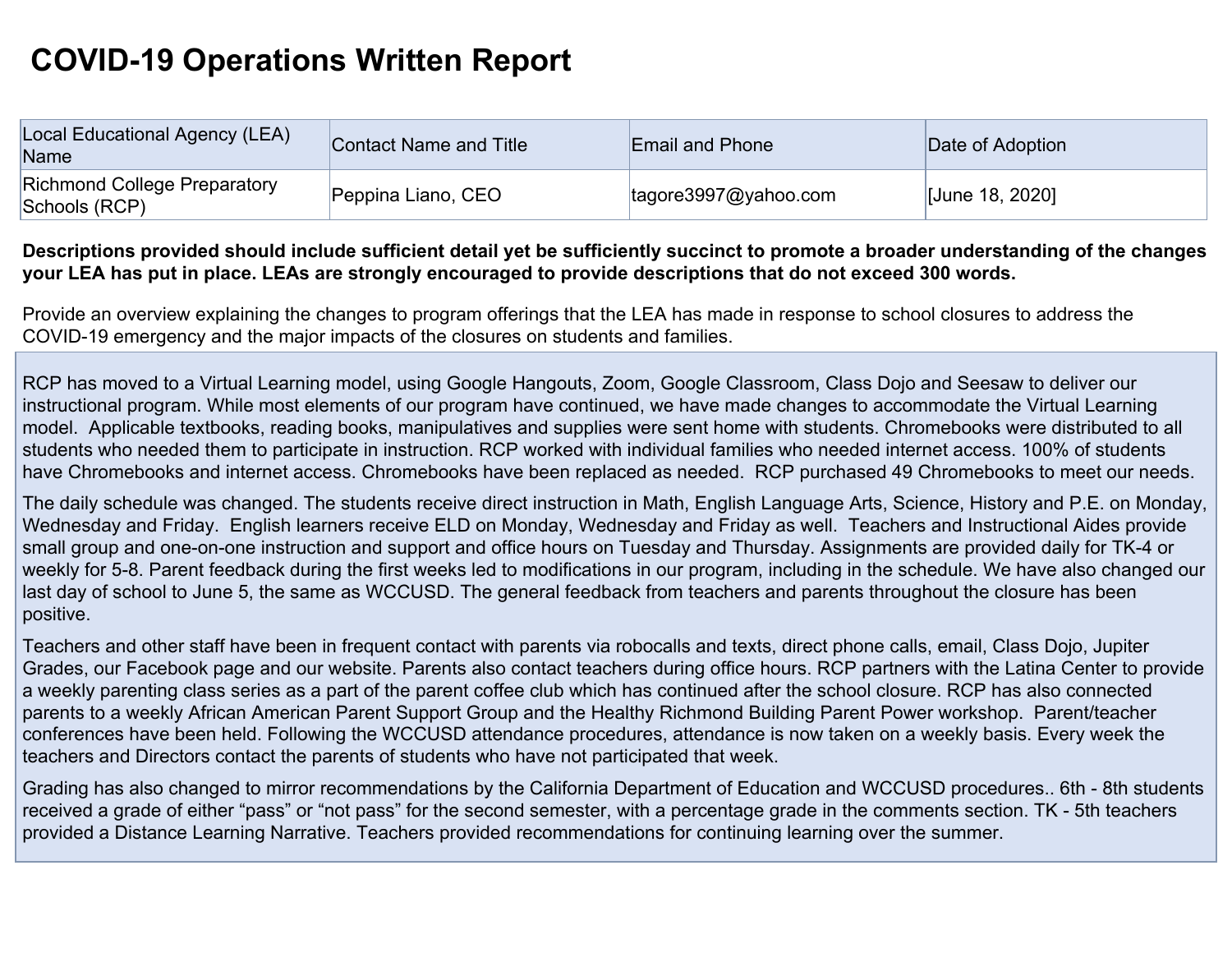Provide a description of how the LEA is meeting the needs of its English learners, foster youth and low-income students.

In the virtual learning model, teachers at RCP are providing ELD to English learners in small group instruction as well as continuing to address the language needs of English learners during other content instruction. Newcomer English learners are receiving additional tutoring with a bilingual Instructional Aide on Tuesdays and Thursdays via Google Hangouts.

Small group and individual instruction is provided on Tuesdays and Thursdays to address the needs of English learners, foster youth and low-income students. Intervention is provided in leveled small groups and individually, based on student need. Teachers provide packets in addition to the textbooks, materials and Chromebooks, to meet the needs of all students. The learning center continues to provide support for students online.

RCP's Mental Health Counselor has continued the meetings with the social worker for the foster youth attending RCP.

RCP's summer program begins on June 15. The TK-3rd grade program focuses on reading. The 4th-7th grade program focuses on math and reading. On Fridays students will participate in "Fun Friday" activities. Pre/post assessment and attendance data will be collected and analyzed. Priority will be given to students identified as needing intervention and support.

Provide a description of the steps that have been taken by the LEA to continue delivering high-quality distance learning opportunities.

RCP has taken many steps to ensure that we continue to provide high-quality learning opportunities. The administrative team has engaged Board members, parents and community, teachers, instructional aides, and support staff. Directors meet regularly with teachers in one-on-one meetings. Board meetings continue to be public via Zoom.

Parents and students were already familiar with several of the platforms we are using, including Class DoJo, Jupiter Grades and Google Classrooms. RCP has built on that as we added additional programs and platforms. RCP has provided families support and training in using the technology in a variety of ways, including grade level "how to" videos, individually by staff members and home visits by staff members.

In addition to sending home books and materials as well as Chromebooks, TK - 4 teachers are providing packets of student work for families to pick up. The materials are picked up in the lobby. Different grade levels are scheduled at different times to maintain social distance. RCP staff keeps track of who picks up packets. Anyone who does not pick up the packet is contacted and another time is scheduled or the materials are delivered to their home. 100% of students are receiving the packets. These materials provide additional learning opportunities for students.

While attendance procedures have changed, RCP continues to monitor student participation rate and rates of completion of schoolwork. The home contacts by teachers and Directors were useful. To continue to improve the rates, RCP added incentives, such as 'student of the week." RCP has been tracking the completion of work by students and contacting students and parents if the student is not meeting targets. Both participation and completion rates have improved since we added incentives.

The Special Education program with the RSP teacher and two instructional aides has continued to serve our special education students as well as provide intervention in alignment with WCCUSD's COVID-19 special education and learning center plan. Our Student Success Teams continue to meet virtually to monitor and support students. IEP meetings have continued. The Directors meet weekly with the Special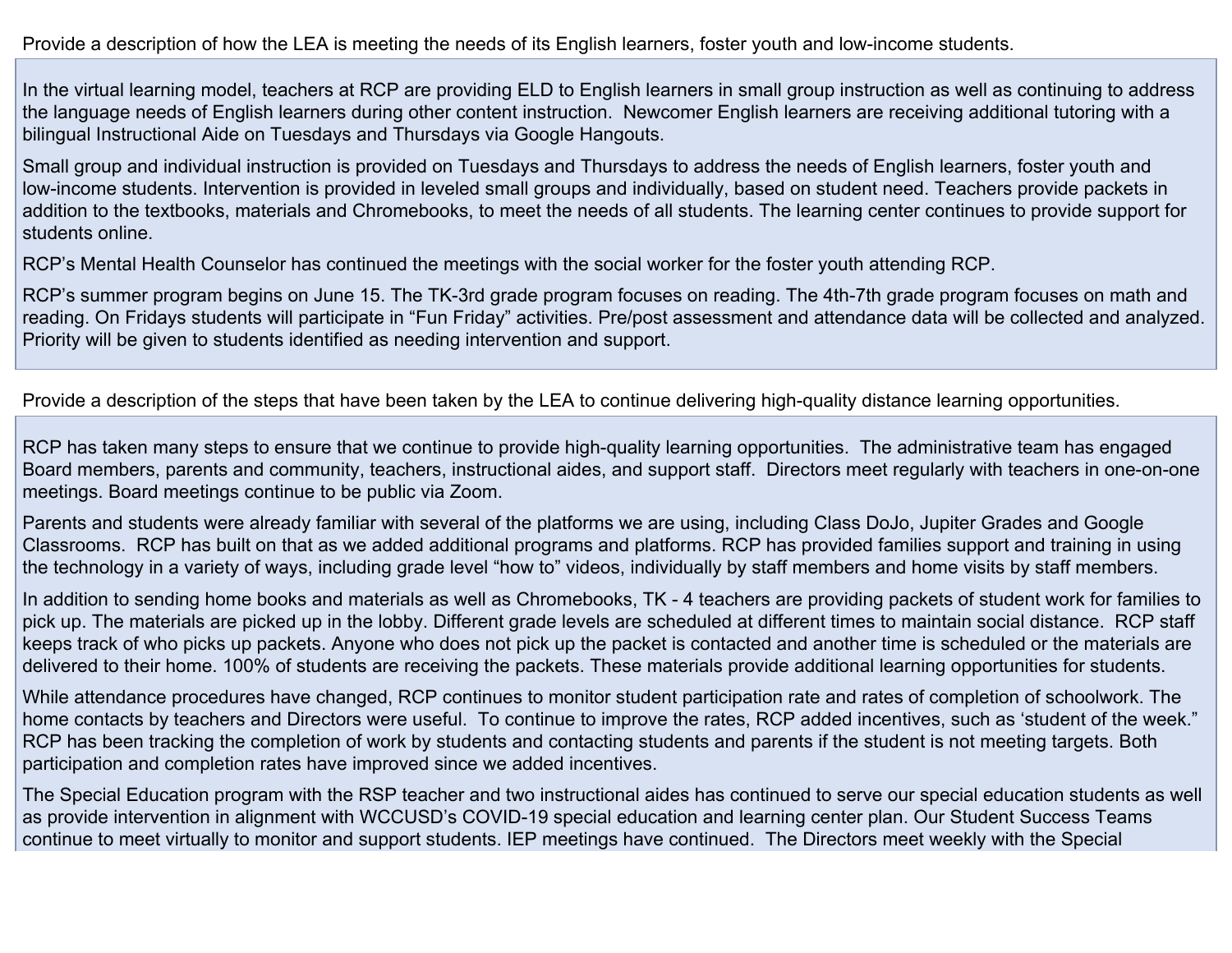Education teacher, who is continuing to provide services on the same schedule as before the school closure as are the two Instructional Aides who work in the learning center.

To address the social-emotional well-being and growth of our students, we have continued the Mindful Life program. Our mental health counselor has continued to provide services to students in a virtual setting. The Coordination of Services Team continues to meet to address the emotional and mental health of students.

All of our enrichment electives continue to be provided as follows: TK - 4th grades music; TK - 2nd grades gardening videos; 3rd - 4th grades a live gardening class; 5th grade gardening; 6th grade coding, art and theater; 7th grade has Capoeira, art and theater; and 8th grade mural design, art and theater.

Professional development has continued for our staff. Our ELA consultant continues to work with teachers on both content and engagement during online learning.The teachers continue to collaborate in their weekly grade level meetings. Instructional Aides participate in the grade level meetings as do the Directors. Teachers provide coaching and support for their Instructional Aides. The Directors continue their one-on-one meetings with teachers, providing coaching and support for instruction and professional growth. The Directors also share professional development webinars with teachers, targeting their needs.

The Family Engagement Coordinator, working with other staff, provides families with information on local resources, such as child care, food banks, mental health supports, housing, and support for the undocumented. RCP partners with a number of community organizations including: the Family Justice Center, Catholic Charities, and the Youth Service Bureau to provide the resources mentioned above.

Weekly updates on our COVID 19 response and local resources are posted on our web page and Facebook page as well as sent as robo texts and robo calls. Teachers also post these on Class Dojo. All communication is provided in Spanish as well as English.

The in-depth planning for the 2020-2021 school year began June 1. In addition to input from our staff and our parents throughout the spring, the LCAP Advisory Committee has met to provide feedback and input on plans for next year. Surveys about this spring and planning for next year were sent to teachers, classified staff, 5th-8th grade students and parents. The parent surveys were sent in English and Spanish.

Provide a description of the steps that have been taken by the LEA to provide school meals while maintaining social distancing practices.

RCP has a Seamless Summer Option Waiver and is working with Better 4 You Meals to provide a 5-day meal pick-up one time per week consisting of breakfast, lunch, fresh fruit and vegetables, milk, and snacks. By having the pick-up once a week, RCP is reducing the potential for contact. Social distance is maintained by having a drive-up grab and go. Masks and gloves are worn by staff.

RCP has communicated with parents about school meal pick up by sending out robo-calls and texts as well as updating the RCP Website.

Some RCP families are picking up lunches at WCCUSD schools when the WCCUSD school is closer to their homes. Nystrom Elementary, next door to RCP, is one of the distribution locations for WCCUSD. RCP makes sure families know about all of the WCCUSD food distribution sites via robo-calls and texts, Facebook, and our website.